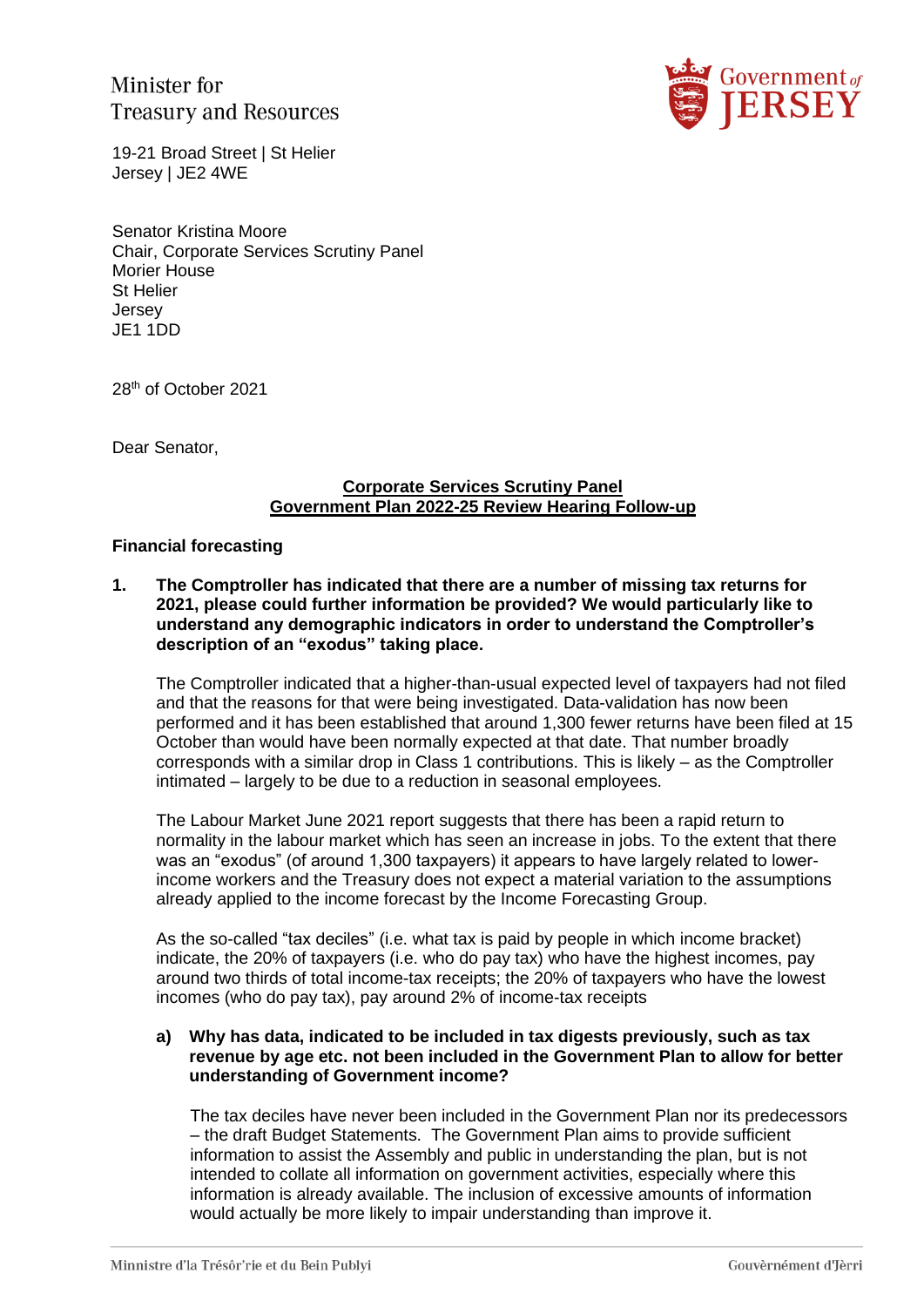As the Comptroller indicated, such information is normally available in the public domain (through answers to FOI requests and Written Questions) and is now included in the Tax Statistical Digest, the next version of which will be published in spring 2022.

### **b) Please could you provide the forecasting models which identify estimated revenue included in the Government Plan**

The personal Income tax and GST models are econometric. All models are subject to regular review. The forecasting models are prepared by the Government's economists for the Income Forecasting Group. "Report on the revised forecast of States income from taxation and duties for Spring 2021" [r.151-2021.pdf \(gov.je\)](https://statesassembly.gov.je/assemblyreports/2021/r.151-2021.pdf) and addendum [r.151-](https://statesassembly.gov.je/assemblyreports/2021/r.151-2021%20add.pdf) [2021 add.pdf \(gov.je\)](https://statesassembly.gov.je/assemblyreports/2021/r.151-2021%20add.pdf) can be reviewed using the links provided.

Should the panel's advisor wish for a more in depth briefing on the models we would be happy to provide one.

### **Reviews**

### **2. The Government Plan (P.152) details reviews taking place concerning Tax measures and long-term climate action, would you like to outline the purpose of these Minister?**

As referenced in the Government Plan (p.151) the purpose of conducting reviews concerning tax measures and long-term climate action is to align with the Carbon Neutral Strategy (P.127/2019). There are significant macro-economic challenges to achieving carbon neutrality which will involve a combination of fiscal levers. Without undertaking substantive reviews, the policy outcomes would not align with the overall aims of decarbonising the Island. These reviews will take place from 2022, subject to the approval of the Government Plan. Ultimately, the introduction of new tax measures including impôt duties will be a decision for the States Assembly*.*

### **a) What would Road user charging entail?**

As petrol-fuelled cars become redundant, there will be an impact on the taxation revenues currently raised through duties. Road user charging is a rational fiscal instrument to replace these revenues. This ensures the continued funding the "external costs" of car ownership and usage including, for example, road congestion; maintenance of roads; the provision of "street furniture"; and meeting the costs of roadtraffic incidents.

### **b) Do you predict the introduction of a solid waste charge?**

The Government Plan outlines that there will be a re-investigation into commercial solid waste charges. As with road user charges, this continues to be one option under consideration. The precise basis for any charge is being explored and no decisions have yet been reached.

### **c) Will charges be introduced for private car parking?**

*Please refer to p.152 of the Government Plan.*

#### **d) Will a travel duty be introduced?**

*Please refer to p.152 of the Government Plan.*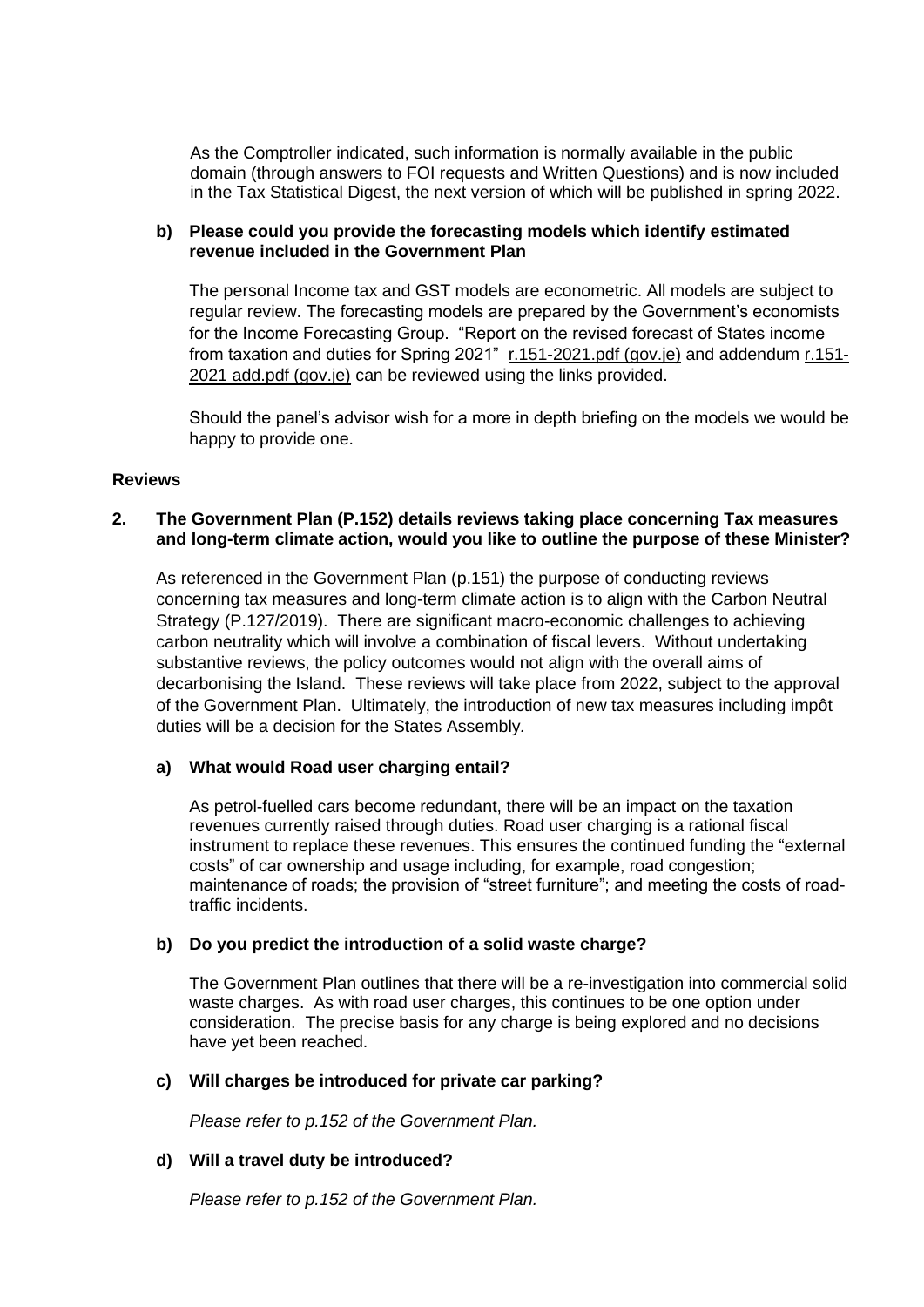#### **3. The Government Plan contains no estimate of any potential impact from the new OECD global tax framework, what predictions can you give to the potential impact of International Tax Reform? (P.153)**

As stated on p.153 of the Government Plan, technical discussions continue at the OECD in respect of the proposed International Tax Reforms, and it is not yet clear how these rules will be applied globally. The Government is therefore unable to predict the potential impacts of proposed reforms at this stage. This position will obviously be kept under review as the discussions within the OECD progress.

### **4. How is the implementation of Taxation of Medicinal Cannabis Industry progressing?**

The Minister for Treasury and Resources lodged the Draft Income Tax (Amendment of Law – Taxation of Cannabis Companies) (Jersey) Regulations 202- on 11 October 2021. The Draft Regulations are scheduled to be debated at the States sitting commencing on 23 November 2021. If the States adopt the Regulations, affected companies would be subject to income tax at 20% on their profits from the year of assessment 2022.

### **5. It is noted that reviewing the need to tax vaping products was delayed by Covid-19 related health work, when can this be expected?**

The medical and social benefits and disbenefits of vaping are yet fully to be understood. The first stage of review will necessitate a review of available medical and social research and its commencement clearly depends upon the other priority work facing Health officials. A different approach may be needed where vaping is actively helping smokers to quit as opposed to where younger people may be taking up vaping for the first time. Fiscal policy may prove too blunt an instrument to influence behaviour: but this is what a review would establish.

#### **6. Is the cost of the compensatory allowance for those moving to independent taxation, which it is understood is yet to be finalised, accounted for in this Government Plan?**

The Compensatory Allowance carries no cost to the Exchequer as it simply ensures that Government does not take materially more tax from existing married people when they move into Independent Taxation.

An Exchequer Cost (currently estimated at around £4 million) arises in 2024 or 2025 where some existing married couples and civil partners will find that they pay less tax as individuals than they did as a couple. The Treasurer addressed this question in his evidence to the Panel on 12 October. As he explained, this cost is currently not within the Income Forecast. See also the references to this issue on p.145 of the Plan.

#### **7. Please can you out line the progress of streamlining administration rules for establishing economic substance of partnerships.**

Revenue Jersey is currently consulting with industry stakeholders in respect of the streamlining of tax administration for partnerships.

### **8. When can Regulations to allow Jersey banks to provide information on interest returns to Jersey residents be expected, to allow for insurance of Accurate Tax Filing?**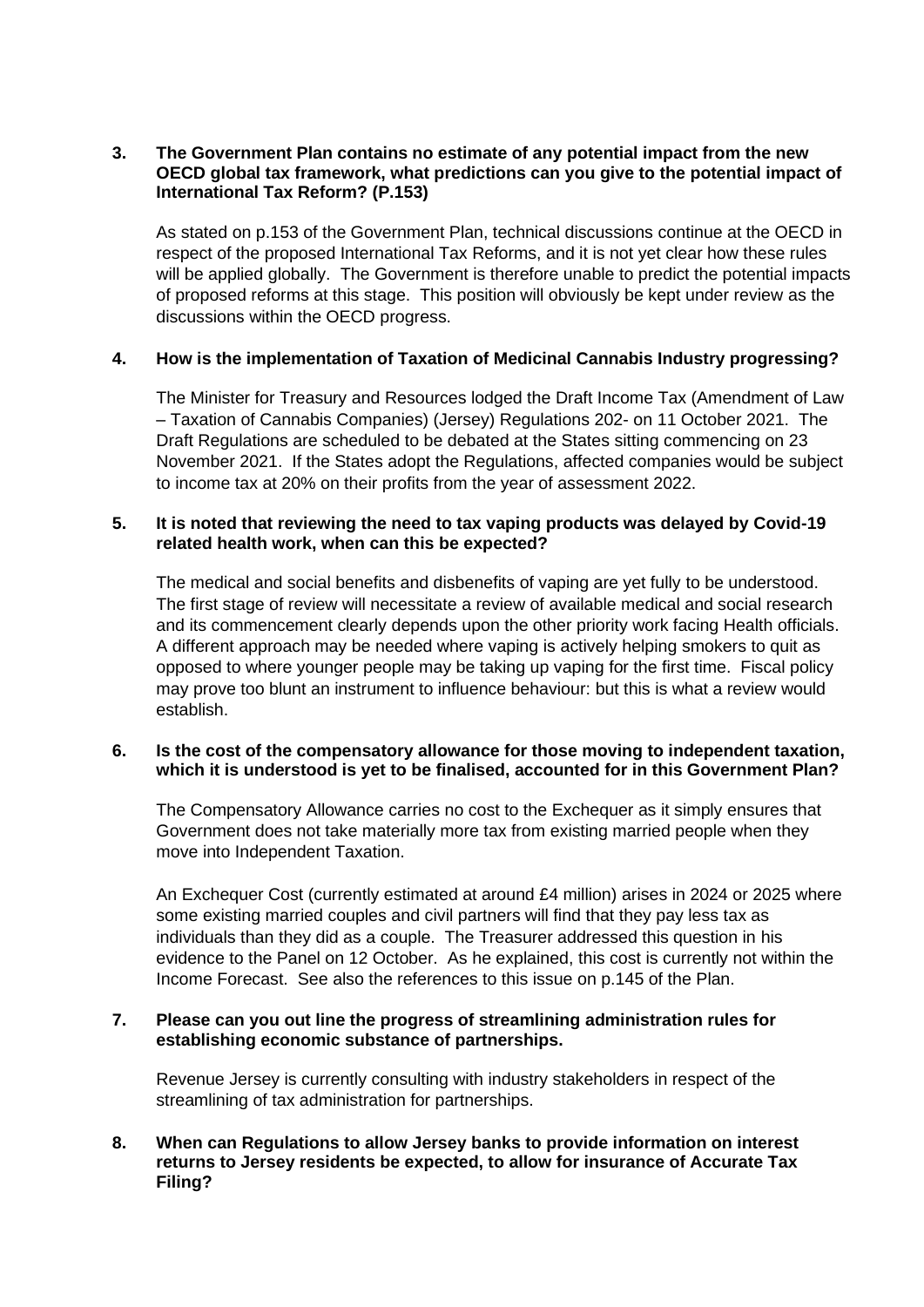Regulations to allow Jersey banks to provide information, for example, bank interest, to Revenue Jersey are almost ready and it is expected that they will be lodged during 2022 and take effect for the 2023 year of account. The draft Regulations have already been consulted upon with the banks and further socialisation of the measure with islanders is being planned for the coming months.

#### **9. A review of the Business Interest Rules is outlined, with legislation expected in this year's Finance Law, a second phase considering whether to introduce a redesigned scheme is expected, could you outline this Minister?**

The current plan for Phase 2 changes to the business interest rules is to introduce a special scheme for groups of companies. One model being considered for these groups is the UK Loan Relationship scheme which allows tax relief for debt costs to be surrendered to other group companies without significant restriction, though the different tax rates applicable to Jersey companies mean a modified scheme will need to be introduced otherwise there is a risk of lost tax revenue. Revenue Jersey is currently consulting with industry stakeholders on possible designs for a corporate scheme*.*

#### **10. What modernising proposals are being explored as phase 2 of the Review of Tax Residency? Is there any background report that might assist our understanding of this work please?**

Officials would be happy to brief the Panel as this work progresses.

Current personal income-tax rules are unclear, extra-statutory (Comptroller's concessions) and in many respects no longer fit for purpose in a modern tax system. The provisions that will appear in the Draft Finance Law (2022), if approved, will largely put existing concessions and practices on a certain and statutory footing where that is appropriate. Phase 1 will also introduce "day counting" and set out what constitutes "a day" for certain tax residence purposes.

We expect Phase 2 to include a public consultation on some of the remaining principles that currently exist in practice but are not set out clearly, or at all, in legislation. Options range from relatively modest amendments to the current legislation to the adoption of a comprehensive test of statutory tax residence. The right answer is somewhere between the two.

### **Revenue Programmes**

### *Revenue Jersey Resources (OI3-26)*

**11. The Panel notes that additional resources have been allocated to Revenue Jersey (OI3- 26) It would appear from the summary business case, that this is to improve the customer experience following additional pressure caused by COVID-19, how does this relate to the Target Operating Model of Revenue Jersey, including creating an efficient team and "one front door"?1 Does this replace or add to existing resource allocation such as Building Revenue Jersey Team (GP20-013-01)?**

The majority of this additional resource is the resourcing which the Minister decided to invest to help Revenue Jersey eliminate backlogs arising from its own transformation work and from the Lockdown. This was supported by the CSSP.

The Target Operating Model of Revenue Jersey is largely completed. As the Comptroller explained at the hearing on 12 October, Revenue Officers participate fully in the "one front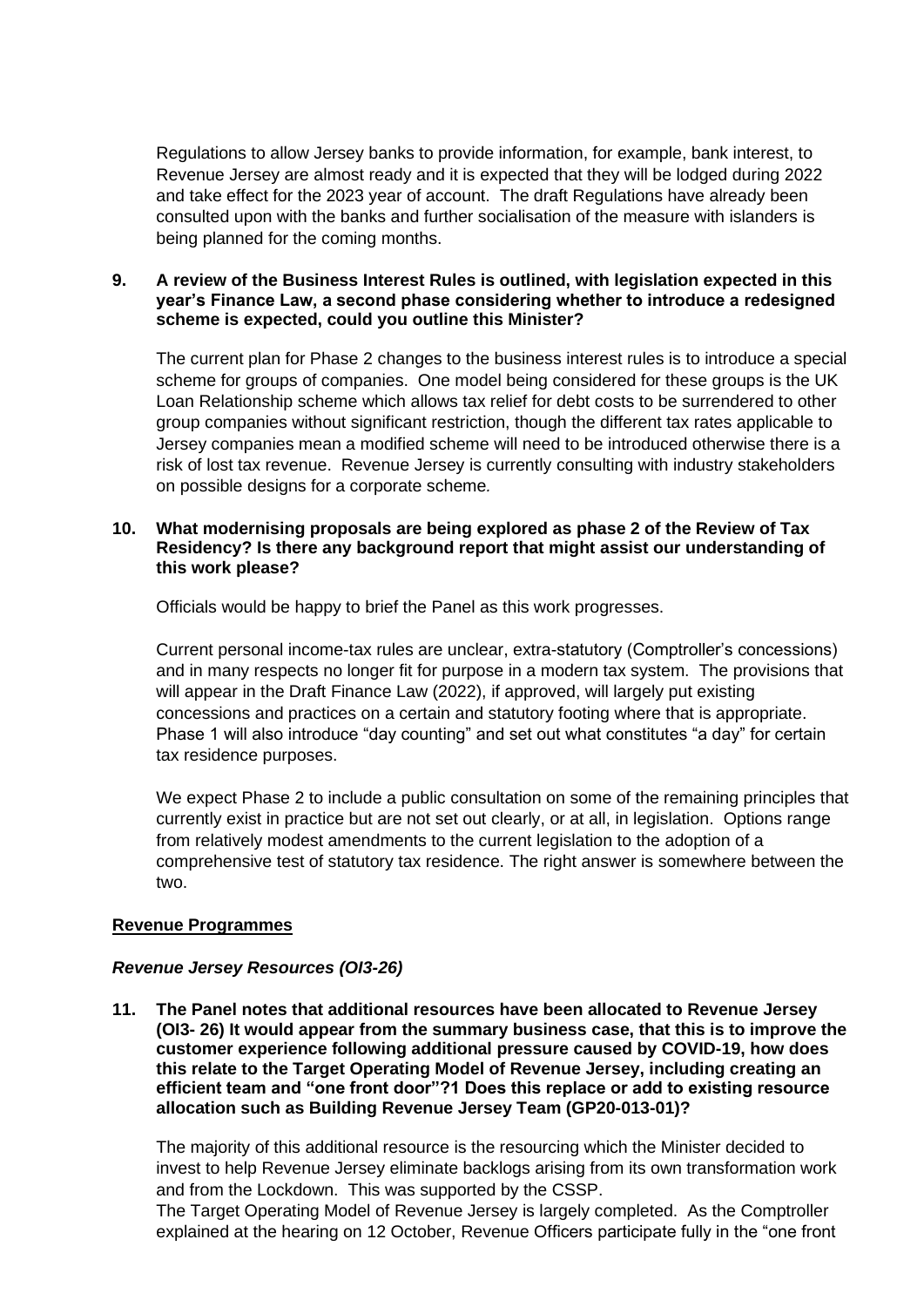door" approach. All tax enquiries involving access to taxpayer's confidential information largely remain handled by Revenue Officers working under the direction of the Comptroller.

### **12. Are the previously estimated costs of £200,000 for the implementation of the Prior Year Basis tax reforms included in this programme?**

The full costs of changing systems and employing officers to manage the management of the frozen 2019 PYB liability remain estimated but will certainly exceed £200,000. Existing business cases reflect initial set-up costs.

The initial (unforeseen) set-up costs of circa £200k (funded from the Revenue Jersey Programme) in 2020 are recouped through this business case to be available for their original purposes. A sum of £350k was budgeted to reimburse the Building Revenue Jersey Programme of which circa £200k was allocated for the costs of PYB and an additional circa £150k for programme team costs diverted from programme work*.* 

# *Import GST Resource Requirement (OI4 -03) and Import GST resources (OI4 -04)*

### **13. Why are there two separate programmes but only one business case for Import GST Resource, OI4-03 and OI4-04?**

Revenue Jersey is leading on the joint project with Jersey Customs & Immigration Service (in accordance with the Terms of Reference which the Panel has seen) and is responsible for advising the Minister for Treasury & Resources on GST Law. The two lines reflect amount in each department.

The extension of GST Registration to large offshore retailers is deemed cost-negligible for Revenue Jersey but increases the operating costs of Jersey Customs & Immigration Service. Those costs relate to an additional need for officers to manage a reduced deminimis level; and also to make improvements to the customer portal in the CAESAR system. That Business Case is made by the Agent of the Impôts and is included in the Plan.

#### **14. The business case outlines that the reduction in de-minimis is estimated to raise c.£1 million in additional GST receipts, these programmes will cost around £350,000 per annum. Is this return reasonable?**

The Government Plan includes a prudent estimate of future revenues at £1.1 million from 2023 (against £300,000 costs in 2023). The actual return may be higher, for example the Report of the Review estimates future revenues above £1.5 million. That return  $-$  at the margin of GST collection on lower-value importations – is considered reasonable and an important safeguard given the trend towards increasing popularity of online retail. This matter is addressed in greater detail in the report of the Review which has been provided to the Panel.

### *Insurance Premiums Increase and Inflation (OI4-05)*

- **15. £2.6 million is allocated to insurance premiums through a continuing programme (GP21- OI4-02), why has a new revenue programme Insurance Premiums Increase and Inflation (OI4-05), requesting around an additional £1 million, been put forward?** 
	- **a) Why did the previous programme not include sufficient funding when they are based upon similar, if not the same, requirements?**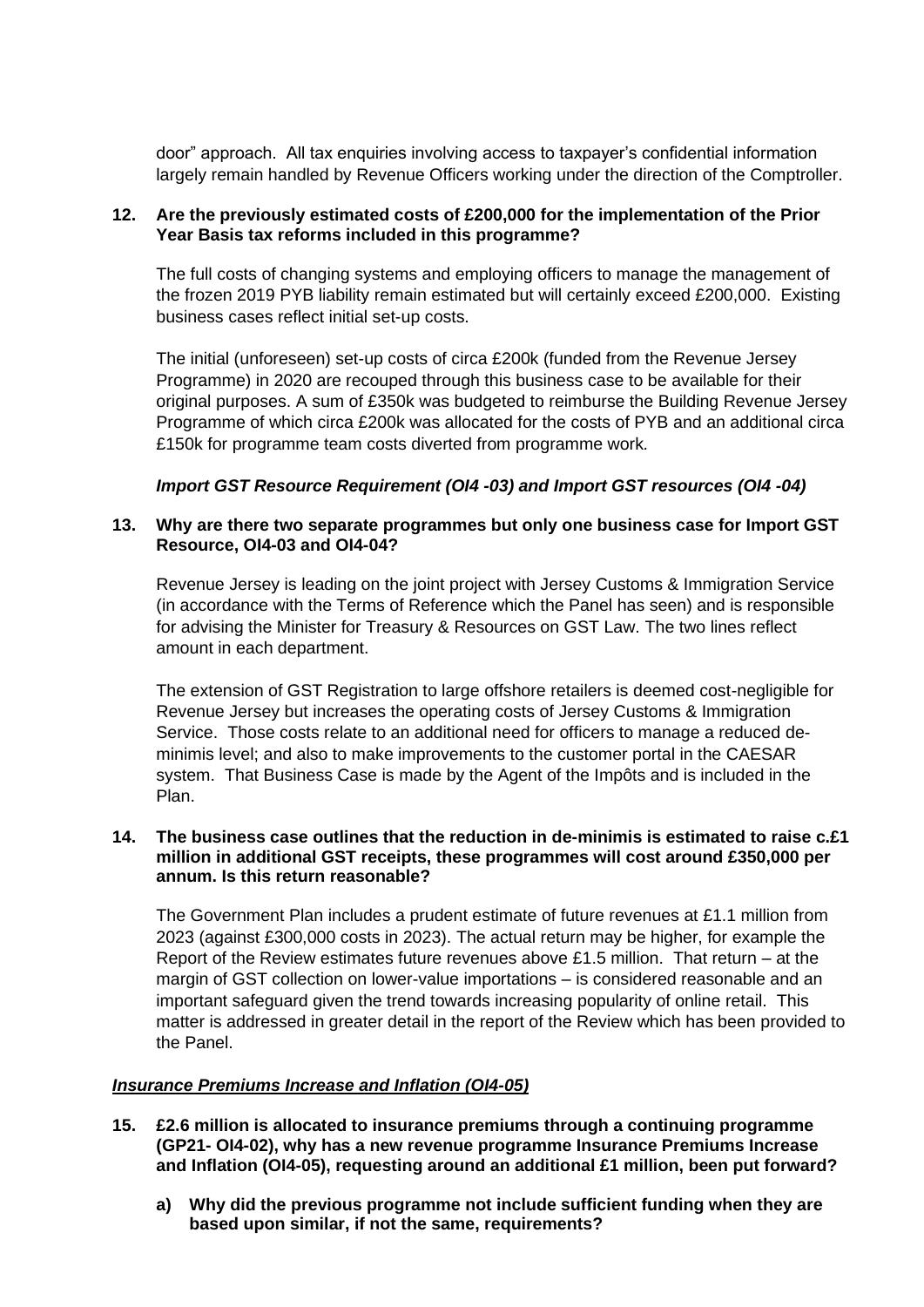On renewal on 1 October 2021, the General Insurance portfolio increased by 6.5% due to reinsurance costs across the Property and Business Interruption (BI) sectors. There are a number of explanations to the above. This is primarily due to the hardening of the insurance market and some substantial claim resulting from the pandemic.

The insurance market was in a significant cycle of hardening prior to Covid-19. The global pandemic has compounded this. In previous years during a "soft cycle" in the insurance market it was much easier to insure risks and predict rate increases to premiums. It is also fair to say that the decades of a softer market led to relative lighter touch from insurers in securing accurate renewal information. Data is now recognised as much more valuable to insurers and this is reflected in the questions asked of clients during renewals. To illustrate this, Government had to produce answers to over 100 pages of questions from our brokerage and insurers in 2021. The data provided by the Government to the insurers has also been subject to additional challenge in 2022

Going forward there is a clear onus on good asset and data management as an integral part of Government's robust governance and modernising programmes such as ITS will help to provide underpinning tool to support good-practice process. However this is not likely to be fully realised until at least 2023/24.

The insurance market remains challenging, volatile and hard to predict, with many insurers increasing deductibles, exclusions and withdrawing cover, including in respect of high areas of risk such as Cyber insurance. Government will continue to review its insurance approach in this changing environment, including considering where selfinsurance is a better approach.

#### **16. The business case identifies "One major claim arising as a result of Covid-19 during 2020 has eliminated this rebate and is forecast to adversely impact future premium renewals.", is there risk that a similar claim arise again?**

The major claim in question is Covid-19 related and relates to business interruption. It is unlikely that a similar claim will arise again due to the fact the insurance market has introduced exclusions around infectious diseases to policies going forward, further to the recent UK Supreme Court case in the UK around BI cover relating to the pandemic.

#### **17. The Panel was specifically told last year that if there were further unexpected increases in insurance requirement, departments would be expected to do their best to manage costs internally and, if this proved impossible, the General Reserve would be used, was this the case?**

The department is looking at its recharging structure for 2021-2022 based on previous years and taking into account claims made by the insured entities within the portfolio and total insured value. If internal insured entities find it impossible to absorb the costs on this basis, then further consideration will be made in terms of using the General Reserve.

#### **18. The six-monthly report in 2020 identified that the Tax Policy and International team investment was complete, in the 2021 mid-year report it was identified as on track and due to be completed by 31 December 2024, could you please explain the status of this project?**

This business case related to increased staffing for the tax policy and international team to cope with increased workloads arising, for example, from the extended scope of the Common Reporting Standard. It ratified a baseline authorised by the last Government and funded at that time from Contingency. In that sense, the project to consolidate an increased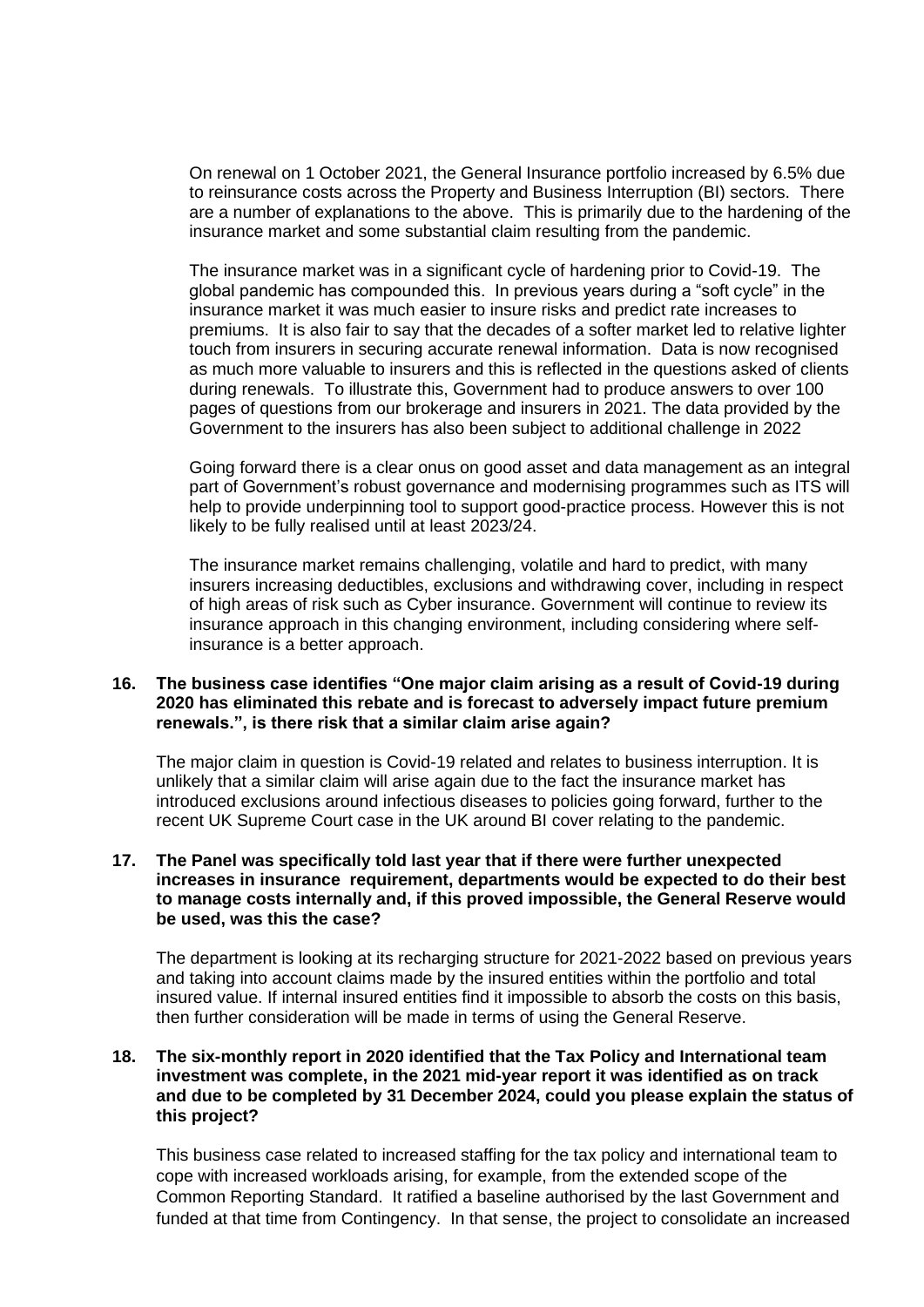staffing complement and to staff it up has really been achieved although retention of people remains a key issue to manage

**19. The Panel was informed last year, by letter on 24 November 2020, that the Comptroller and the Treasurer would keep proposed reduction of funding of this programme under close review, with policy implementation costs of independent taxation and current year basis taxation, why has this funding not been increased?**

The Comptroller has made business cases relating to additional resources both for the projects to implement Independent Taxation and to manage the frozen 2019 PYB liabilities. These have been supported by the Treasurer and Ministers and are included within the draft Government Plan.

### **Building Revenue Jersey Team (GP20-OI3-01)**

**20. The Panel notes that this Government Plan does not appear to allocate any funding to the previous programme "Building Revenue Jersey Team" (GP20-OI3-01), why is this? a. This removes an allocation of £1.5 million, how will Revenue Jersey be able to continue building its Team as the programme was due to be funded to at least 2024?**

The 'Building Revenue Jersey Team' reference had been reclassified to 'Revenue Transformation Programme (Phase 3)' and therefore the £1.5m allocation remains but under a separate programme title. Funding continues to be provided via GP22-IT-004 (Revenue Transformation Programme Phase 3). This is outlined on pg. 82 of the Government Plan*.*

#### **21. Last year the Panel expressed concern over the potential "phasing" of Revenue Jersey's aspirations, is this evidence of tapering aspirations?**

Phasing – both of transformational change and revenue-policy-development - remains a key principle of our approach. This ensures that change is delivered in a way that does not overload our officers or the public.

### **a) Despite previously being delayed, is the programme now on track and seen as a business as usual activity?**

Transformation activities essentially become "business as usual" when they have been fully implemented (transformed); have been accepted into "business as usual" operations and become part of normal business operating procedures. For example, universal Current Year Basis (CYB) of paying taxes is now deemed to be "business as usual".

#### *Government of Jersey bank charges (GP20-OI3-05)*

**22. The Panel notes no change in the allocation to Government of Jersey bank charges, it is understood that this could vary due to the changes in electronic payments made due to the reopening of sports facilities and charging of items such as parking fines, has this not been the case?**

The Covid-19 pandemic has accelerated the shift to digital payments as the payment channels of choice for many of our customers. Whilst the move to cashless payments in sports facilities has resulted in an increase in bank charges this has enabled efficiency savings to be realised in staff time for cash ups and banking. The bank charges budget is monitored closely and fee levels reviewed to ensure they remain competitive. The increase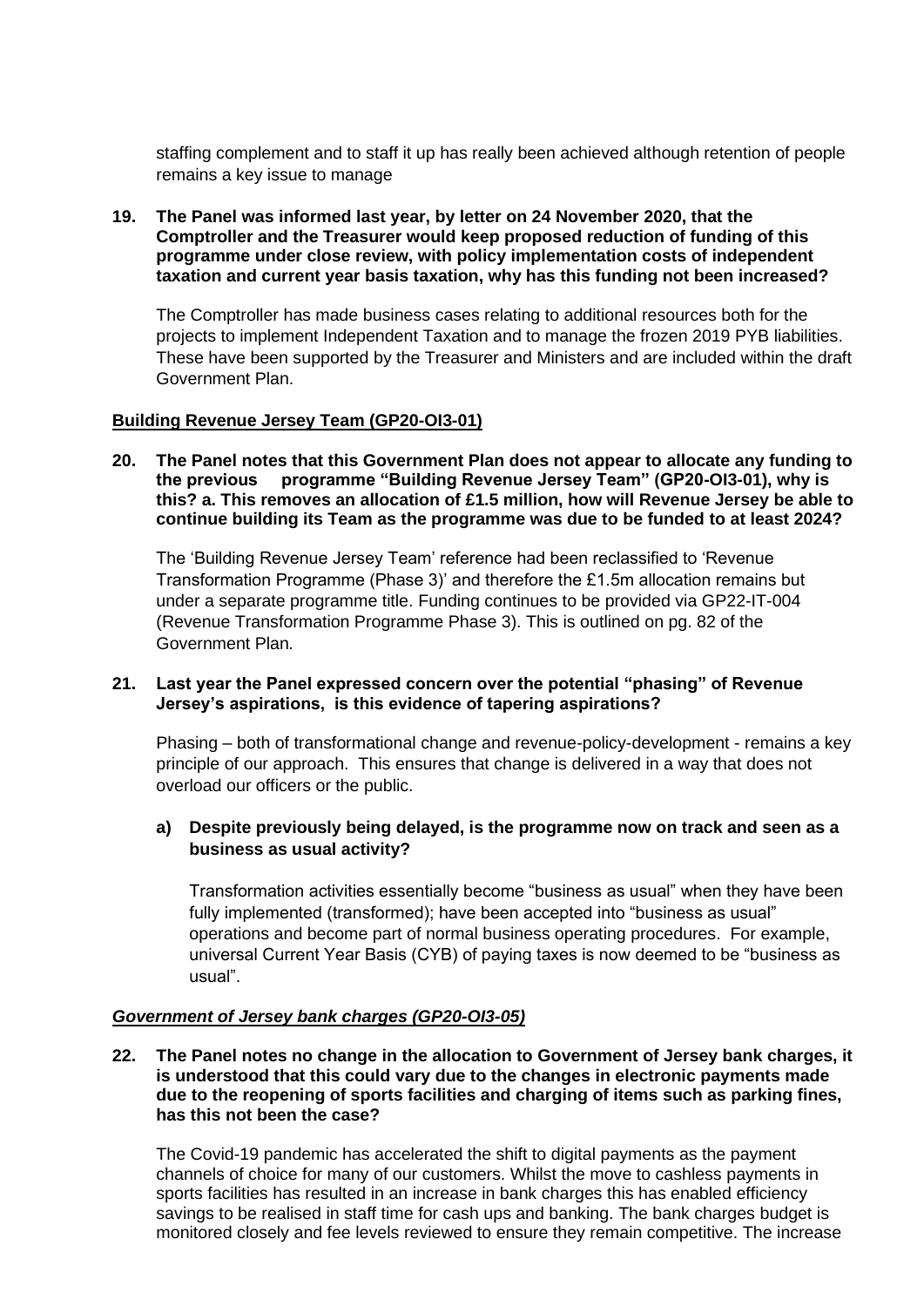in on-line and other digital payments is an enabler for the delivery of efficiency savings in service departments.

#### **23. Are the costs to the reduction in de-minimis fully covered by the new revenue allocations, and if so why is the original programme, GP20-OI3-06, still required?**

Funding is needed to cover staffing costs both of the existing de minimis level of £135 (from October 2020) and in future when the level is expected to reduce to £60. The business case in the draft Government Plan also includes funds to improve the customer portal in Caesar*.*

#### **24. It was highlighted in your letter of the 24 November 2020 that as financial management continues to improve and the investment in systems is delivered, there will be opportunities to improve the efficiency of external audit. When can these reduced costs be expected?**

Significant progress has already been made in the process for producing the States of Jersey Annual Report and Accounts ("AR&A") as part of the 'Faster Close' project. While the headline focussed on the timing of producing the AR&A, this improvement in pace was delivered through an enhanced process that delivered higher quality and consistent supporting information to assist external auditors in their work. The new external Auditors Mazars provided positive feedback on the 2020 process.

The implementation of a modern and efficient financial system as part of the Integrated Technology Solution project will provide greater opportunity for a change in audit approach that should yield efficiency. Primarily, this will be through increased reliance on systembased controls that reduces the more labour-intensive substantive testing approach.

The new financial system is scheduled to 'go-live' in 2022 with the AR&A 2022 the first to be produced using the new system. The year of implementation is likely to involve additional audit work to provide assurance over the transition. The expected efficiencies in the external audit should be seen in subsequent years.

#### **25. The Panel notes that there has been a lower than forecast use of the Revolving Credit Facility, why has the allocation to the programme GP21-OI4-C-1, not been proportionally reduced?**

The financing costs detailed under "GP21-OI4-C-1" reflect the Government's total anticipated borrowing costs for over the Government Plan period. At the time of Plan publication the Government's only available avenue for borrowing was the Revolving Credit Facility, whilst it is recognised that other instruments may be put in place in due course, for example the refinancing of COVID debt. The costs of these instruments may vary, and a prudent approach to estimating both interest and other costs has been used. The costs are included on the Covid head of expenditure, and any unspent amounts would reduce the level of borrowing required for Covid. The budget is not available for general departmental expenditure.

#### **26. Last year the panel was informed that the Government is developing a more strategic approach to increase value for money when meeting insurance needs, why has this not resulted in a reduction in allocation?**

The department has developed an insurance strategy which is being implemented following the C&AG report. However, this is due to be revised and is awaiting the appointment of a Head of Insurance. The previous answers also highlight the difficulties in terms of the hard market and other factors in being able to reduce the allocation.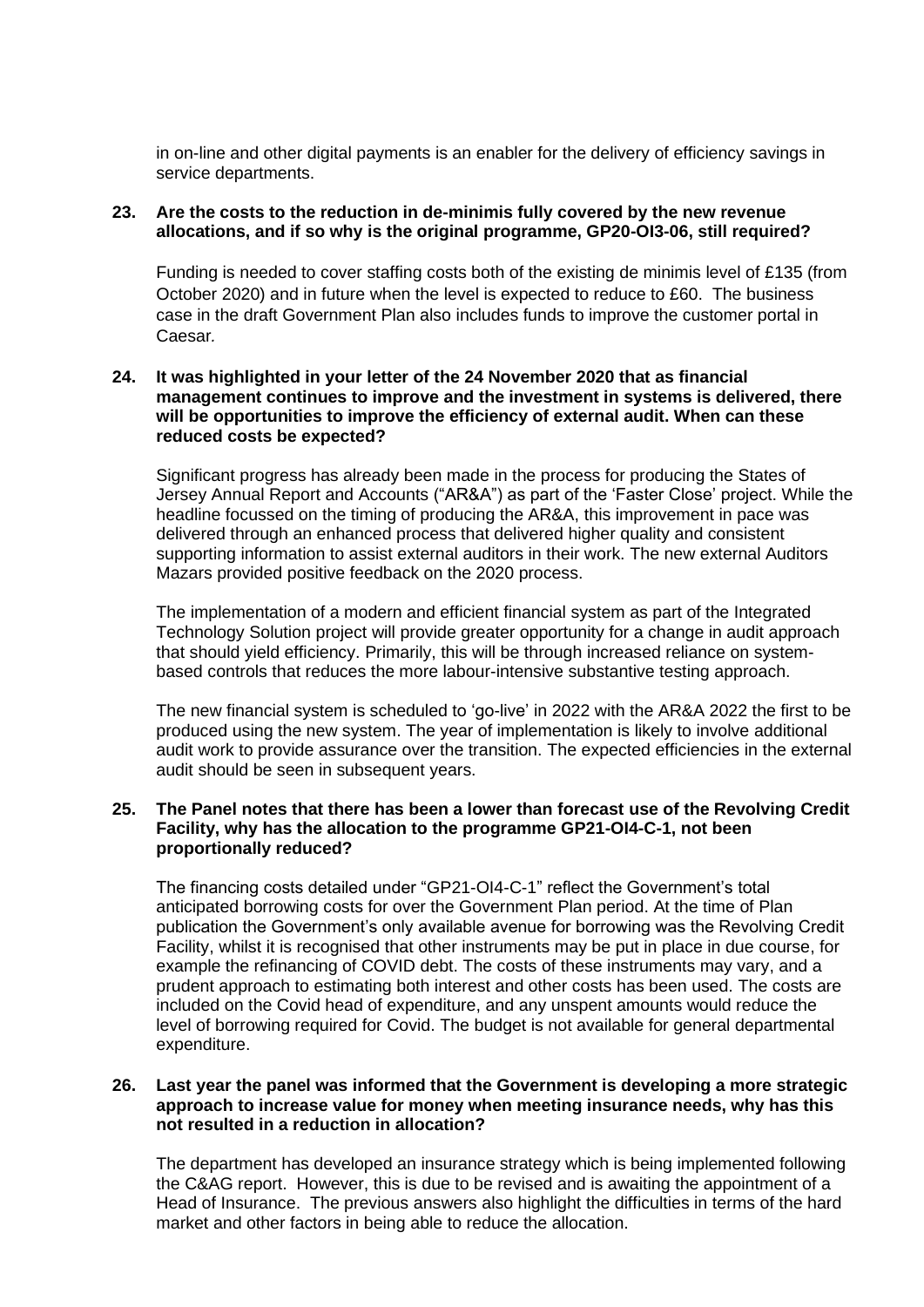# *Domestic compliance (Spend to raise) (GP20-OI3-03)*

**27. Despite uncertainty of the return from the Domestic Compliance programme, it appears that a larger than anticipated amount, some £10 million compared to £7 million has been documented. How is revenue return attributed to this programme recorded?**

Additional tax revenues arising from revenue-compliance work are reported separately by Revenue Jersey to the Treasury and forecasts of future revenues are separately considered by the Income Forecasting Group.

## **28. The Minister indicated in her response to the Panel's previous report that Performance Measures to highlight the benefits of the programme "delivering effective financial management" would be included in the Business Plan for 2021, can the Minister highlight what benefits are being measured?**

The programme 'delivering effective financial management' builds on ongoing work as part of a three-to-five-year programme to support the substantial change needed to deliver the vision for Treasury and Exchequer, and enable it to fulfil its critical role in the Government, efficiently and effectively. It aims to increase levels of transparency and accountability which are critical to achieving this. This programme has included several projects in the 2021 Treasury and Exchequer Operational Business Plan:

- zero-based budgeting
- better business case training
- corporate governance framework
- integrated financial and performance reporting
- embedding finance business partnering
- improve financial management skills
- invest in our people departmental
- financial maturity framework

Service measures that were included to examine the ongoing benefits of the programme included:

- % of financial monitoring reports delivered on time departmental reports and corporate report (ELT and COM)
- % of reports/ papers assessed as high quality
- Average hours taken to produce month end report templates from ledger close
- % of departmental forecasts with underpinning data models
- % budget holders accessing standardised reporting packs

Other measures of benefits of this programme have been collated internally such as number of budget holders training in better business cases, hours of CPD offered to colleagues and uptake of Virtual College budget holder training.

# **a) What relation to zero based budgeting is included in delivering effective financial management?**

Zero based budgeting is a project that is part of the wider programme of delivering effective financial management. During 2021 budget was included for 3 members of staff to work on the ZBB project from quarter 2, totalling £186k. In 2022, the full year effect of this is a budget allocation of £265k.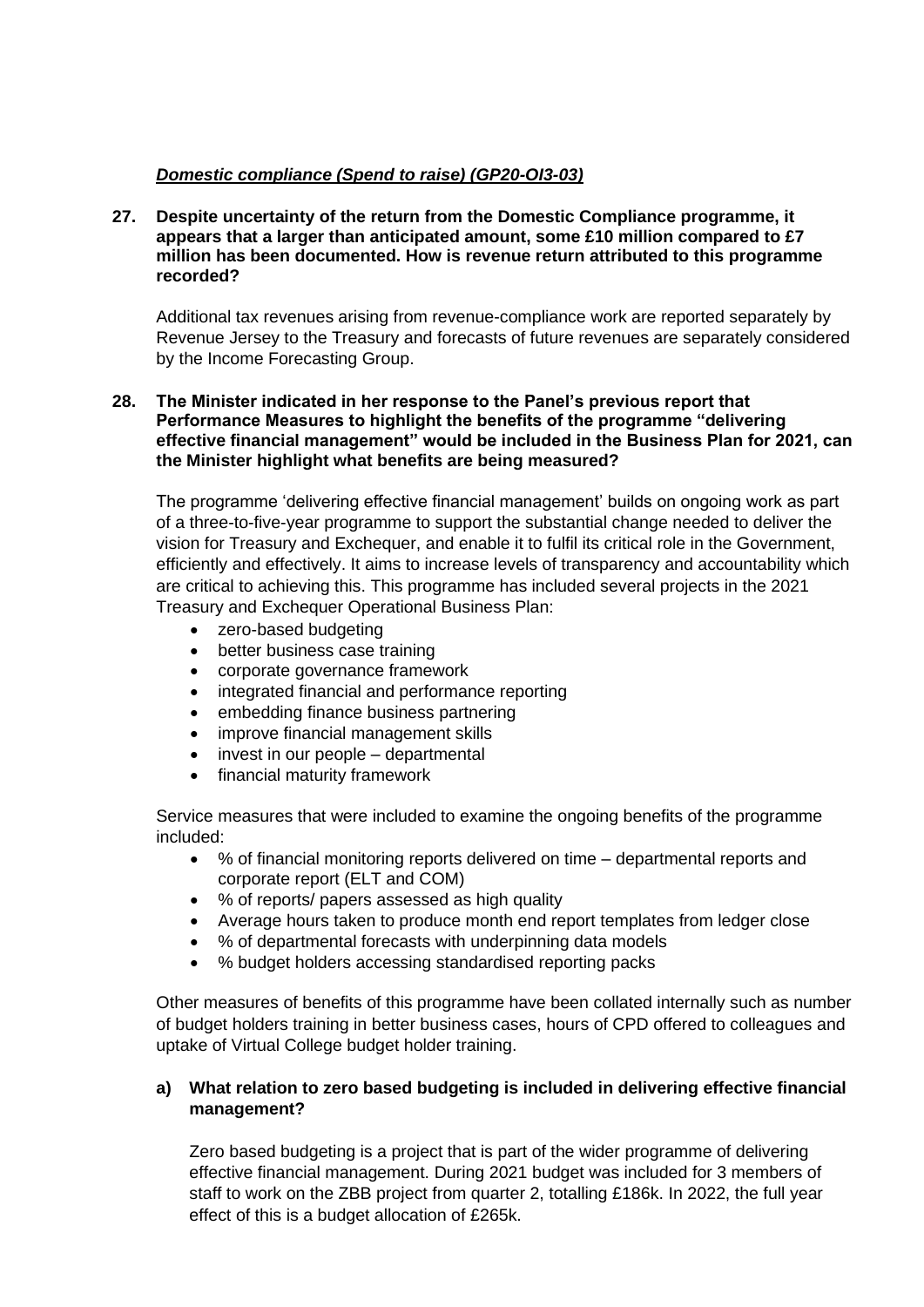# **b) Does the project delivering effective financial management allow prioritisation of projects based on their ability to meet Common Strategic Policy Priorities?**

Projects that are part of the T&E Business Plan are prioritised for inclusion in part based on their ability to meet Common Strategic Policy priorities. There are also competing requirements for projects based on legal requirements (e.g. changes in laws / accounting standards) and C&AG, PAC, Scrutiny and audit recommendations.

The Government's investment framework requires that business cases for projects clearly set out a strategic case that includes explicit consideration of the alignment between the project's objectives and the Common Strategic Policy (CSP) Priorities. This allows for prioritisation on the basis of the extent to which projects will contribute to the delivery of CSP priorities alongside other key prioritisation criteria including value for money and risk.

# *Expenditure*

#### **29. Following our previous Quarterly Hearing, has the Minister been made aware of the total allocation to Information Technology projects in the Government Plan, a figure was stated as £55 million across programmes?**

Yes, we are aware. The projects section of the Government Plan outlines total spending on information technology projects (including Major Projects) of approximately £55 million (the precise amount being £54.319 million).

### **a) Has there been identification of the difference as previously proposed?**

The updated programme in the Government Plan 2022-2025 reflects:

- The incorporation of amounts previously included in the Technology Transformation programme and other revenue investments that relate to the projects (~£11m)
- The updated budget requirement for ITS
- A general reprioritisation and rephasing of IT projects

#### **The Panel has calculated that all Information Technology projects and programmes to be potentially allocated £70.9 million in 2022, and £165.2 million over the course of this plan. Is this an acceptable figure?**

We do not recognise the analysis of projects provided by the Panel. Notwithstanding, there is significant investment in IT in this Government Plan (and over the previous two plans) in order to address historic under-investment in this area. The total amount of investment has been determined through the planning process with reference to both the pressing need for investment, the available funding and the organisation's capacity to deliver.

#### **b) Could the Minister commit to providing this data and comparison to evidence to the Panel calculations?**

Information on IT spending is set out in the Government Plan (for example, the Projects section in Part 5). If the Panel can clarify the additional information it is seeking, we will look into what else can be provided.

#### **c) The Panel notes the request for additional expenditure on the Integrated Technology Solution, for an additional £22.4 million for 2022 and 2023 bringing**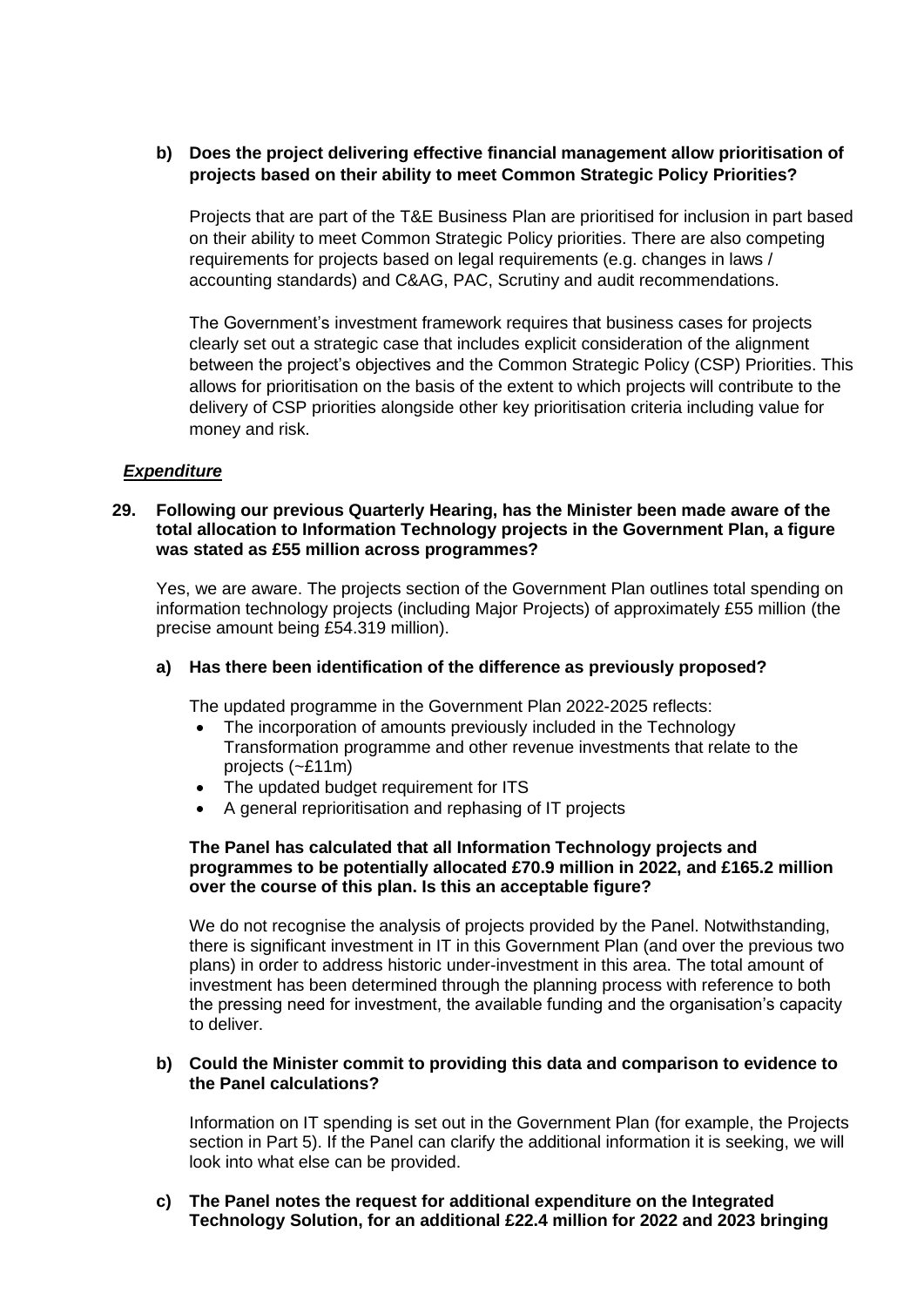#### **the total allocation to £35.2 million over that period. What are you doing to ensure this project is providing value for money?**

The Government Plan (page 132) sets out in some detail the rationale for spending on the Integrated Technology Solution. The Full Business Case revalidated the need for the programme, along with the relevant costs and benefits, and has been subject to a review by the C&AG. Robust programme governance is in place to ensure that all spending on the programme delivers value for money.

#### **30. Could you please clarify the drop in spend concerning the CSP "reducing inequality", does the removal of COVID items, such as the Co-Funded Payroll Scheme account for all of the reduction?**

Reduced temporary spending on the Co-Funded Payroll Scheme and Covid Income Support costs represents part of the reduction in spending on CSP4 (£18m). However, this is offset by additional investment and inflationary increases to benefits totalling £4.3m. In addition, we have improved the mapping of expenditure to CSPs to better reflect the relative contributions to individual CSPs. Restating Table 3 of last year's Government Plan Annex would show total spending on CSP4 as £111.5m and not £161.5m.

# **e) What is being done to ensure that inequality does not increase in the coming four years?**

The actions and initiatives that the Council of Ministers is taking to reduce income inequality are set out in Part 2 of the Government Plan (CSP4, pages 62 – 65).

#### **31. The modernising government spend is set to fall, to what extent does that represent the completion of a programme of work against a reduction in programme spending?**

Table 3 of the Government Plan Annex outlines that total forecast spending on modernising government over the period 2022-2025 is due to reduce from £89.2m in 2022 to £49.6m in 2025. This is mostly driven by the profile of planned spending in the Projects section of the Plan, which moves from £51m in 2022 to £3.8m in 2025. This reflects the completion of programmes such as MS Foundation and Integrated Technology Solution over the period.

#### **32. A number of programmes such as the Covid-19 helpline or Disposal of Recycling Materials are not costed and the Government Plan merely states that these will be "funded as required". Could you please clarify where funding for these projects will be drawn from?**

Estimated costings for Covid projects held centrally are set out in Table 9 on page 122 of the Government Plan. This includes £500k for the Covid Helpline.

For non-Covid investments in 2022-2025 with costings which are subject to uncertainty funding has been allocated in the General Reserve rather than departmental heads of expenditure. This is explained on page 124 of the Government Plan, which includes a list of the initiatives that this will apply to. The total amount held in the Reserve is detailed in table 12 on page 125 of the Government Plan. This ensures that the current estimates of costs are included in calculating surplus/deficits, borrowing requirements and the consolidated Fund balance. These can be reallocated into departments in future government plans as required.

### **f) Why have business cases not been included?**